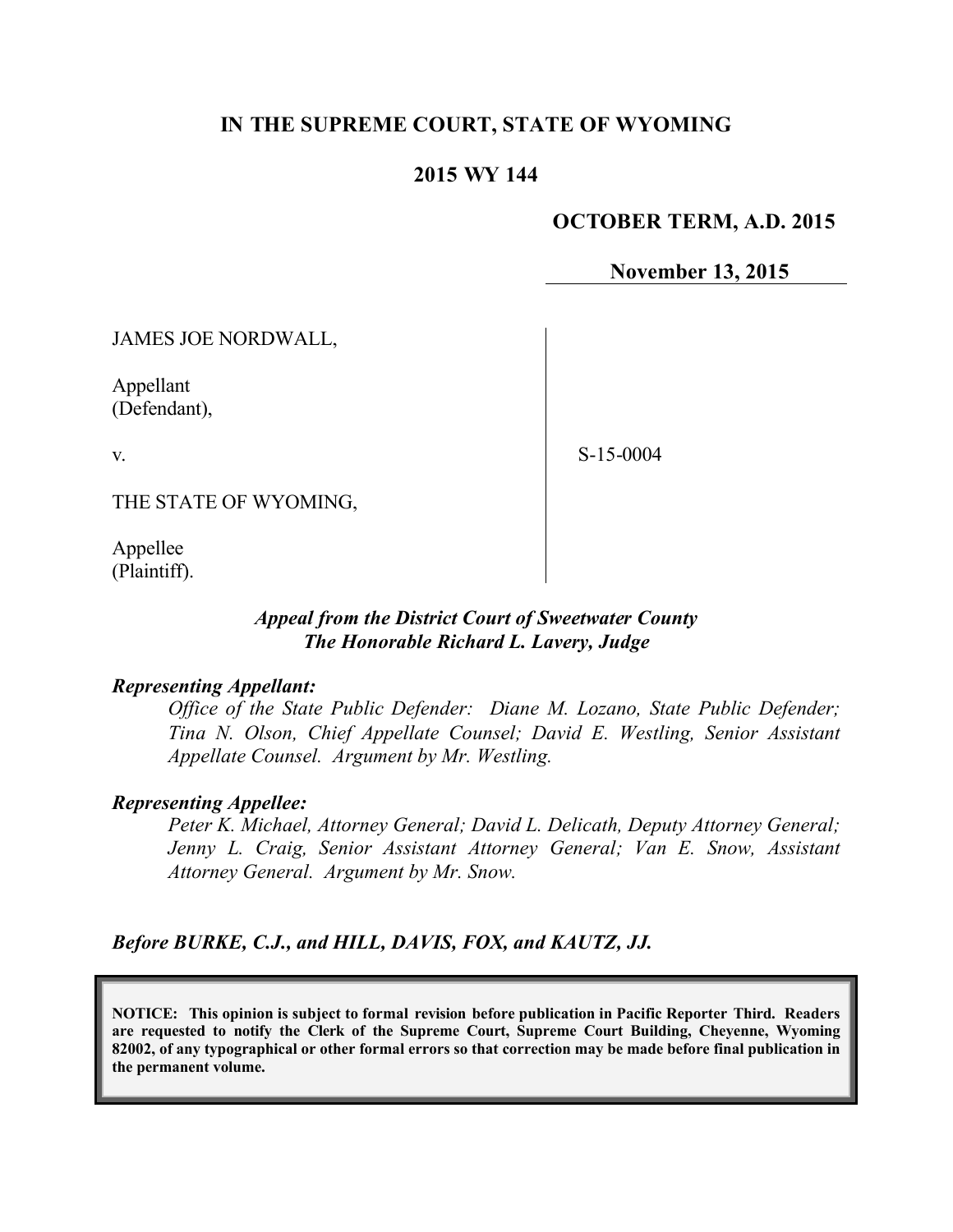## **BURKE, Chief Justice.**

[¶1] Appellant, James Joe Nordwall, challenges his convictions of four counts of firstdegree rape in violation of Wyo. Stat. Ann. § 6-63 (1957) and three counts of first-degree sexual assault in violation of Wyo. Stat. Ann.  $\frac{6}{2}$ -302(a)(i). He contends he was denied his constitutional right to a speedy trial and that the State violated the terms of a 1994 plea agreement. We affirm.

## *ISSUES*

[¶2] Appellant presents the following issues:

- 1. Did the trial court violate Mr. Nordwall's constitutional right to a speedy trial?
- 2. Did the prosecution violate the 1994 plea agreement when it did not dismiss the charges in the present case?

# *FACTS*

[¶3] In 1994, Appellant was charged with four counts of first-degree sexual assault and one count of aggravated assault and battery after he kidnapped and repeatedly assaulted PW. Appellant entered a plea pursuant to a plea agreement with the State. Under the terms of the agreement, the State agreed to dismiss all but one of the counts, reduce the remaining count to second-degree sexual assault, and recommend that Appellant serve a prison term of three to five years. In exchange, Appellant pled no contest to the remaining reduced count.

[¶4] At the time of the plea agreement, the county attorney's office was aware of police reports from 1992 indicating that JN and JLN had been sexually assaulted by Appellant. However, before Appellant entered into plea negotiations for the 1994 crimes against PW, another attorney in the office had decided not to file charges with respect to possible crimes committed against JN and JLN. The prosecutor handling Appellant's case was aware of that decision and also knew that Appellant had admitted to assaulting other women when he was interviewed by law enforcement officers.

[¶5] In 2013, JLN's boyfriend notified the Sweetwater County Sheriff's Office that Appellant was not registered as a sex offender as mandated by the sentence following his 1994 conviction. When the Sheriff's Office investigated the matter, it discovered the JN and JLN police reports as well as the interview in which Appellant stated that there were other victims. Further investigation followed and, ultimately, criminal charges were brought against Appellant.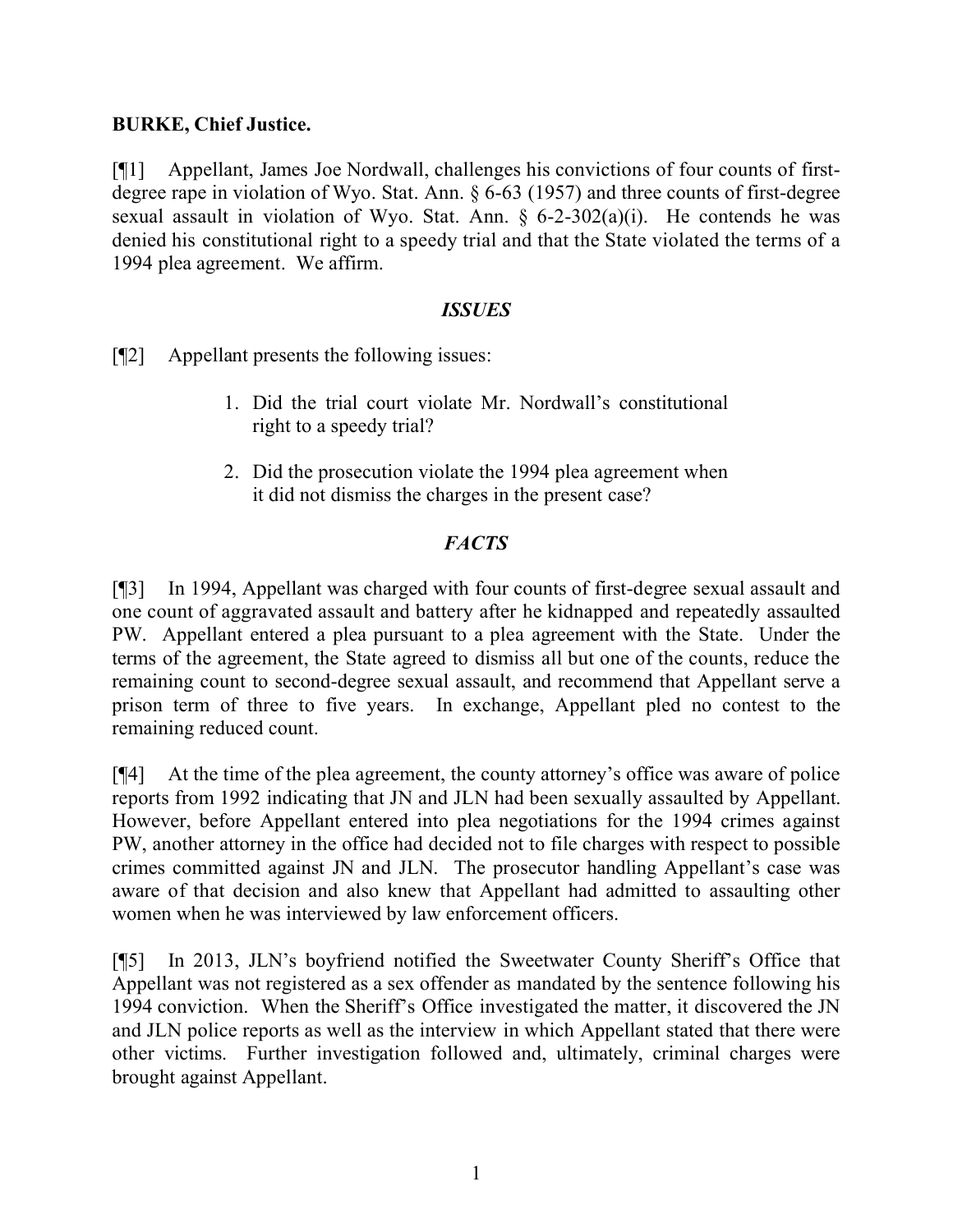[¶6] On August 19, 2013, a criminal information was filed charging Appellant with crimes involving six different victims. The final amended information charged Appellant, in Counts I, II, and III, with three counts of first-degree rape against TN and LW. Appellant had advised law enforcement of these incidents when interviewed in 1993. The information also charged Appellant, in Counts IV and V, with first-degree rape committed against newly-identified victims LVW and AL. Finally, the information charged Appellant, in Counts VI, VII, and VIII, with three counts of first-degree sexual assault against JN and JLN. Those charges related to the incidents reflected in the 1992 police reports.

[¶7] The matter proceeded to trial. During trial, Appellant moved to dismiss the charges against him. He claimed that the 1994 plea agreement barred the prosecution. The court and the parties agreed to hold an evidentiary hearing on the matter after trial. The jury returned a guilty verdict on four out of five counts of first-degree rape and on all three counts of first-degree sexual assault.<sup>1</sup>

[¶8] After trial, a hearing on the motion to dismiss was held. Appellant claimed the 1994 plea agreement contained an understanding that the State would not prosecute him for prior sexual assaults. The State argued that the plea agreement did not include any such term. Appellant and the prosecutor from the 1994 case testified about the plea agreement. After considering the testimony, as well as the transcript of the change of plea hearing, the district court denied Appellant's motion to dismiss. The court ruled that the plea agreement did not contain any term that barred prosecution for the crimes alleged in the current case.

[¶9] The court sentenced Appellant to forty-five to fifty years imprisonment for each conviction of first-degree rape and first-degree sexual assault. The court ordered the sexual assault sentences to be served concurrently, but consecutive to the rape sentences, which were also ordered to be served concurrently. This appeal followed.

## *DISCUSSION*

## **Issue 1: Speedy Trial**

 $\overline{a}$ 

[¶10] In his first issue, Appellant contends that he was denied his constitutional right to a speedy trial. Appellant notes that, in 1994, he was charged with crimes similar to those he was convicted of in the present case, and he claims that his convictions in the present case "were a part of that 1994 case." Consequently, according to Appellant, the charges

<sup>&</sup>lt;sup>1</sup> The jury found Appellant not guilty of first-degree rape against AL as charged in Count V of the information.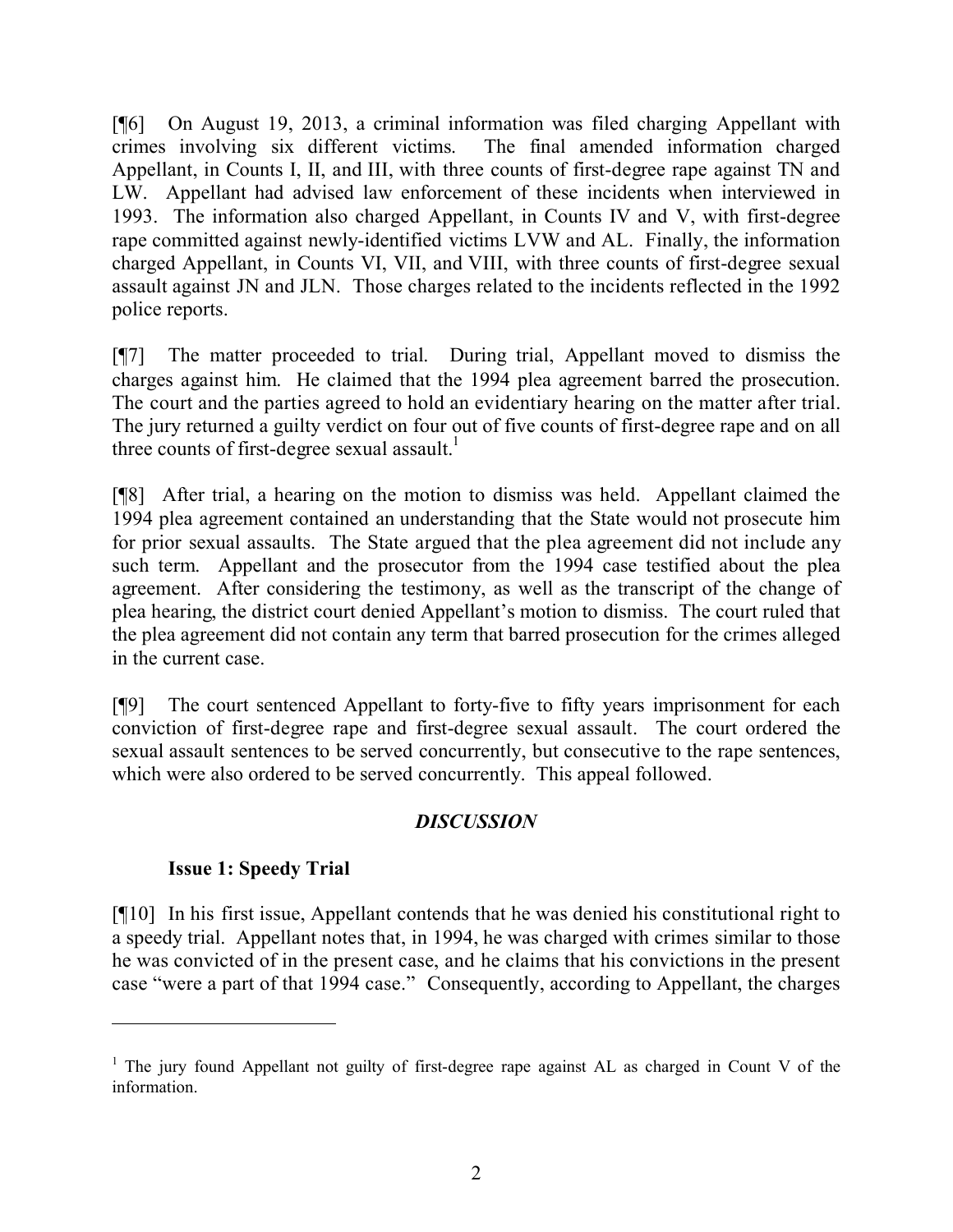against him should have been brought in 1994. He claims that the speedy trial clock began running on August 1, 1994, when he signed the plea agreement. Using this date as a starting point, Appellant asserts that he experienced a delay in excess of 19 years, or  $6,935$  days.<sup>2</sup> The issue of whether the defendant has received a speedy trial is reviewed *de novo*. *Rhodes v. State*, 2015 WY 60, ¶ 9, 348 P.3d 404, 407 (Wyo. 2015).

[¶11] We have consistently held that a defendant's constitutional right to a speedy trial attaches only when he has been arrested or charged with a specific crime by the State. "The law is well-settled that the speedy trial right attaches upon the filing of a criminal complaint or the arrest of the defendant, whichever occurs first." *Humphrey v. State*, 2008 WY 67, ¶ 21, 185 P.3d 1236, 1244 (Wyo. 2008); *see also United States v. Marion*, 404 U.S. 307, 320, 92 S.Ct. 455, 463, 30 L.Ed.2d 468 (1971) ("[I]t is either a formal indictment or information or else the actual restraints imposed by arrest and holding to answer a criminal charge that engage the particular protections of the speedy trial provision of the Sixth Amendment."). We have stated that "the Speedy Trial Clause has no application to the period of time in which a defendant is neither under arrest nor formally charged." *Humphrey*, ¶ 21, 185 P.3d at 1244.

[¶12] As indicated above, the county attorney was aware, in 1994, that Appellant may have sexually assaulted multiple women. At that time, however, Appellant was not arrested or charged for crimes committed against victims other than PW. The instant charges were filed on August 19, 2013. The speedy trial clock for those charges began on that date.<sup>3</sup> We find no violation of Appellant's constitutional right to a speedy trial.

## **Issue 2: Plea Agreement**

 $\overline{a}$ 

[¶13] In his second issue, Appellant contends that the filing of charges in the present case violated the terms of the 1994 plea agreement. A dispute over whether a plea agreement condition exists is a question of fact to be resolved by the trial court. *Cavender v. State*, 860 P.2d 1162, 1164 (Wyo. 1993); *Clouse v. State*, 809 P.2d 791, 794 (Wyo. 1991); *see also Doles v. State*, 2002 WY 146, ¶ 14, 55 P.3d 29, 33 (Wyo. 2002). We defer to the district court's findings of fact unless they are clearly erroneous. *Kruger* 

<sup>&</sup>lt;sup>2</sup> Appellant does not claim that a speedy trial violation occurred as a result of any delay that may have occurred between the filing of charges and trial in the present case. Accordingly, we do not examine that issue.

<sup>&</sup>lt;sup>3</sup> Appellant's claim would effectively transform the right to a speedy trial into a statute of limitations barring prosecution. We have previously recognized that the decision to adopt a criminal statute of limitations is a "matter solely for the legislature," *Story v. State*, 721 P.2d 1020, 1026 (Wyo. 1986), and the legislature's choice to not adopt such a statute "does not appear to be oversight." *Vernier v. State*, 909 P.2d 1344, 1348 (Wyo. 1996).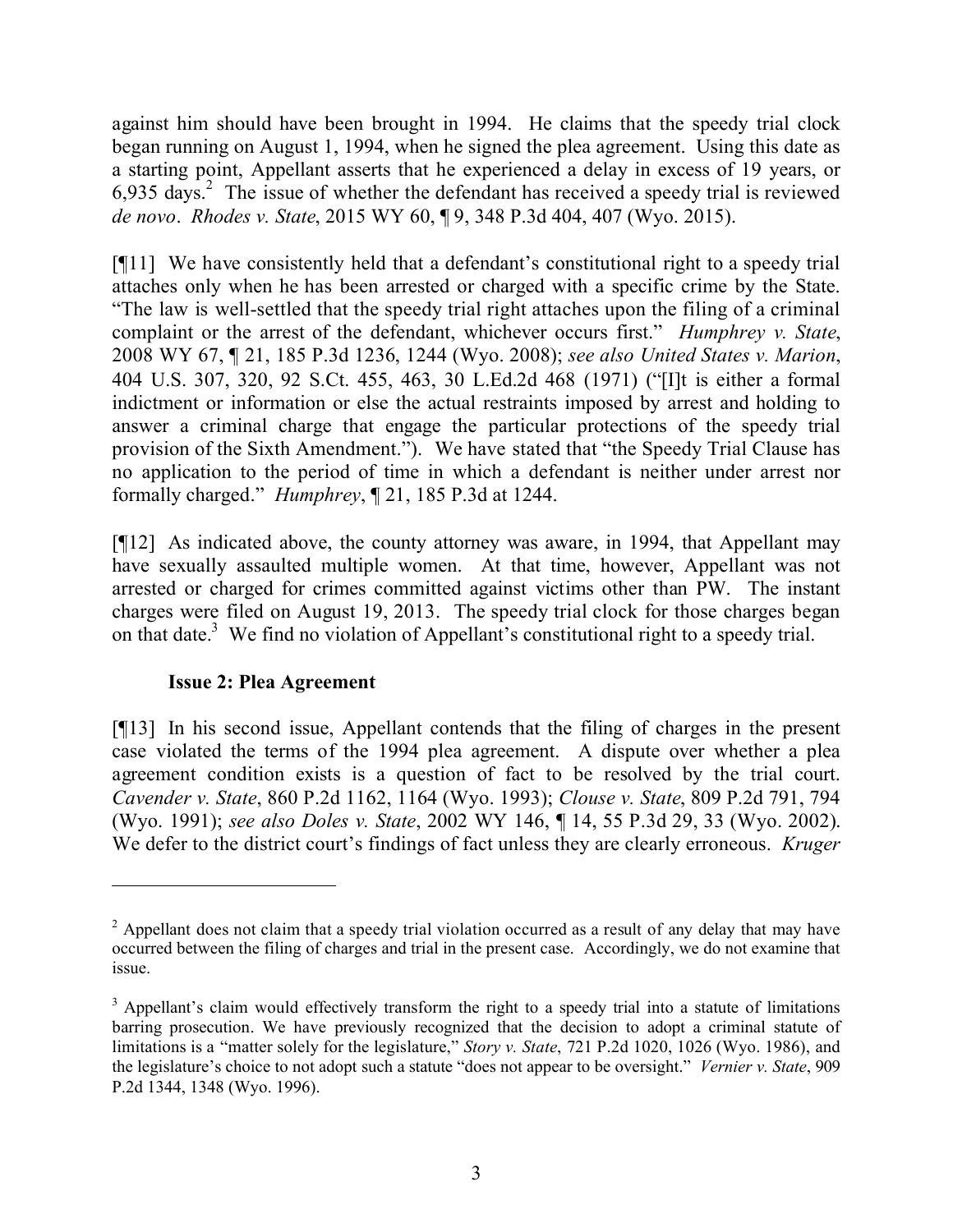*v. State*, 2012 WY 2, ¶ 40, 268 P.3d 248, 256 (Wyo. 2012). We view the evidence in the light most favorable to the district court's determination because that court had the opportunity to hear the evidence and assess the credibility of witnesses. *Owens v. State*, 2012 WY 14, ¶ 8, 269 P.3d 1093, 1095 (Wyo. 2012); *see also Cavender*, 860 P.2d at 1164. The ultimate question of whether a breach of a plea agreement has occurred is a question of law that we review *de novo*. *Osborn v. State*, 2012 WY 159, ¶ 9, 290 P.3d 1096, 1098 (Wyo. 2012).

[¶14] There is no question that the State was aware of allegations of criminal conduct against Appellant predating the 1994 plea agreement. Some of those allegations pertained to charges that were brought in this case. There is also no dispute that, at the time of the 1994 plea, the county attorney's office did not intend to prosecute Appellant for any of those crimes. We are unable to conclude, however, that the district court erred in finding that the 1994 plea bargain did not bar prosecution for any of those crimes.

[ $[15]$  Under W.R.Cr.P. 11(e)(2), the district court has discretion to accept or reject a plea agreement. The rule provides that if the State agrees not to prosecute the defendant for other crimes, "the court may accept or reject the agreement, or may defer its decision as to the acceptance or rejection until there has been an opportunity to consider the presentence report." We find nothing in the record to indicate that the judge who approved Appellant's plea agreement was aware of a promise by the State not to prosecute Appellant for crimes committed against other victims prior to 1993.

[¶16] There was no written plea agreement between Appellant and the State. As a result, we must look to the recitation of the agreement given at the change of plea hearing to determine its terms. *Ford v. State*, 2003 WY 65, ¶ 12, 69 P.3d 407, 411 (Wyo. 2003). The terms of the plea agreement were disclosed on the record at Appellant's change of plea hearing by the prosecutor.

> COURT: [Counsel], what are the terms and conditions of any plea agreements that have been reached in this case?

> [Counsel]: Your Honor, the agreement proposed to the Court would be the State would amend – ask leave of the Court to orally amend Count IV to reflect a violation of Wyoming Statute 6-2-303(a)(ii), commonly known as Sexual Assault in the Second Degree, alleging that Mr. Nordwall inflicted sexual intrusion on the victim under circumstances not constituting Sexual Assault in the First Degree, in that he caused submission of the victim by any means that would prevent resistance by a victim of ordinary resolution.

> > In exchange for  $-$  it's my understanding he'll be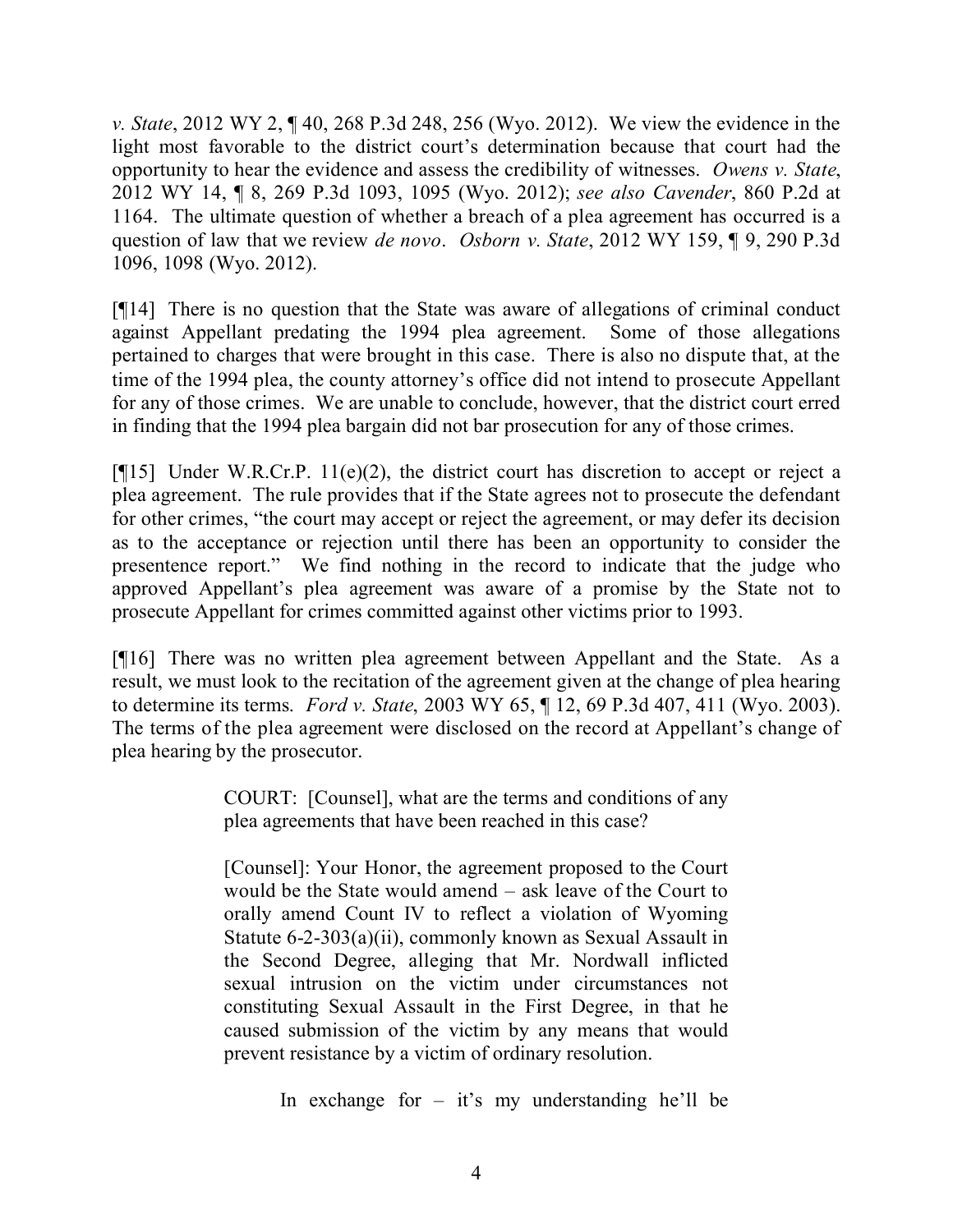offering a nolo contendere, no-contest plea to the amended Count IV. The State would dismiss the remaining counts in the Information, we would recommend to the Court that he serve a sentence of three to five years at the Wyoming State Penitentiary, with credit for time he's previously served in Sweetwater County Jail.

[¶17] The plea agreement makes specific reference to the State's promise to dismiss "the remaining counts." It is undisputed that the State dismissed all of "the remaining counts" against Appellant. It is also undisputed that none of the crimes charged in the present case were charged in the 1994 case and that the State has fulfilled all of the terms of the plea agreement that was approved by the district court in 1994.

[¶18] Appellant concedes that an agreement not to prosecute him for prior crimes was not incorporated into a record of the terms of the plea agreement. He claims, however, that the agreement included an unrecorded understanding that the State would not prosecute him for sexual assaults committed prior to 1993 and that such an agreement is enforceable even though the district court did not approve it as required by W.R.Cr.P. 11. Appellant relies upon our decision in *Rutti v. State*, 2004 WY 133, 100 P.3d 394 (Wyo. 2004) to support his position. His reliance is misplaced.

[¶19] In *Rutti*, the defendant entered a plea agreement and pled guilty to one count of third-degree sexual assault and one count of sexual exploitation of a child in return for the State's promise to dismiss the other two counts against him and to stand silent at sentencing. *Id.*, ¶ 5, 100 P.3d at 400. The record did not indicate whether the dismissal would be made with or without prejudice. *Id.*, ¶ 43, 100 P.3d at 411. Following the trial court's acceptance of the pleas, the State dismissed the other two counts without prejudice. *Id.*, ¶ 5, 100 P.3d at 400. On appeal, the defendant claimed that the plea agreement required the counts be dismissed with prejudice and that the State breached the plea agreement by having the counts dismissed without prejudice. *Id.*, ¶ 40, 100 P.3d at 410. After noting that the nature of the State's promise was not clear from the record, we held that the State did not breach the plea agreement by requesting the trial court dismiss the relevant charges without prejudice. *Id.*, ¶ 45, 100 P.3d at 411. We noted, however, that "refiling the dismissed counts arguably might constitute a breach of the plea agreement." *Id.* We stated that

> Even if this Court assumes that an intended material term of the plea agreement was for the State to dismiss the counts with prejudice, both the nature of the promise and the reasonable understanding of the promise to dismiss the counts would be that Rutti would not be subject to any further criminal proceedings on the dismissed counts. While it would be better practice for the State to request dismissal with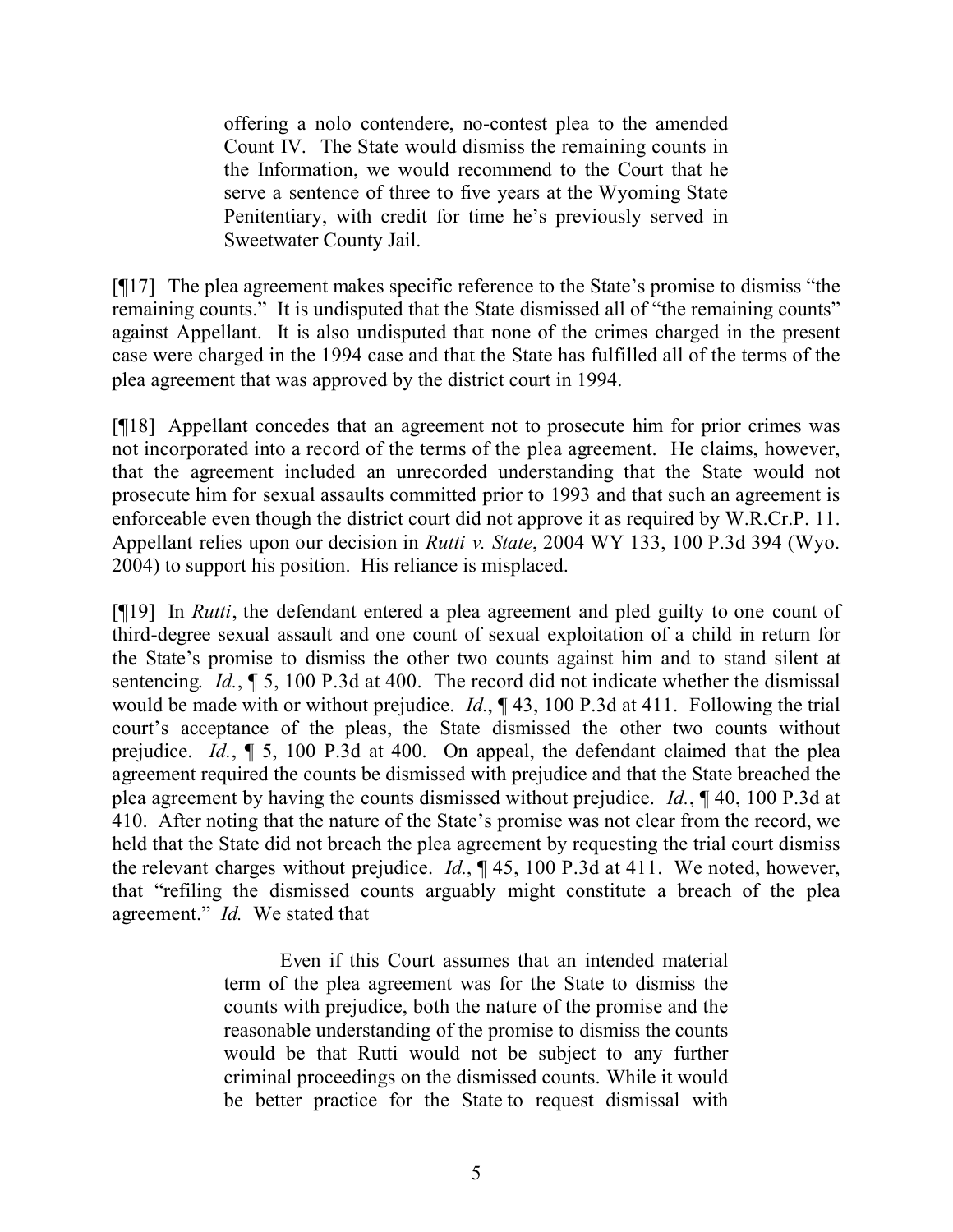prejudice, it would not necessarily be required. What would be required is that the State not refile the dismissed counts against Rutti or threaten Rutti that it will refile the counts to gain an impermissible advantage. Rutti has not alleged that the State threatened him in any manner with the reinstatement of the dismissed counts.

*Id.*, ¶ 44, 100 P.3d at 411.

[¶20] In the present case, in contrast to *Rutti*, there is no question that the State properly dismissed the remaining charges against Appellant in accordance with the parties' 1994 plea agreement. The charges filed in the present case are not the same charges that were dismissed in 1994. In *Rutti*, the defendant could reasonably expect that the State would dismiss the remaining charges with prejudice because the plea agreement specifically referenced dismissal of those charges. In this case, Appellant is seeking dismissal of charges that were never referenced in the plea agreement.

[¶21] At the hearing on Appellant's motion to dismiss, the 1994 prosecuting attorney testified that

> There was information I believe that had come up and given statements regarding those old actions, and it was not going to be prosecuted in light of what was going to happen with the [1994] case, so the understanding was they were not going to be prosecuted. But it wasn't really reduced to part of the plea agreement because they were not being prosecuted.

When asked directly by the district court about his understanding of the plea agreement, the prosecutor again confirmed that the parties "discussed [Appellant's] prior history, his prior confessions regarding the past activity with these uncharged crimes, and they were not going to be charged, but we didn't put that as part of the agreement because they were not charged anyway."

[¶22] For his part, Appellant testified that his plea agreement included a promise that he would not be charged with "anything in the past." When asked whether this promise included all crimes, whether known or unknown to law enforcement, Appellant replied, "I don't know." Although Appellant testified that he entered the plea agreement based on the understanding that he would not be prosecuted for any crimes occurring prior to 1993, he acknowledged that he did not say anything to indicate that was his understanding at his 1994 change of plea hearing. Further, he acknowledged that he represented to the court that he had not been promised anything outside of the plea agreement.

[¶23] The testimony of the prosecutor and Appellant support the finding that the plea